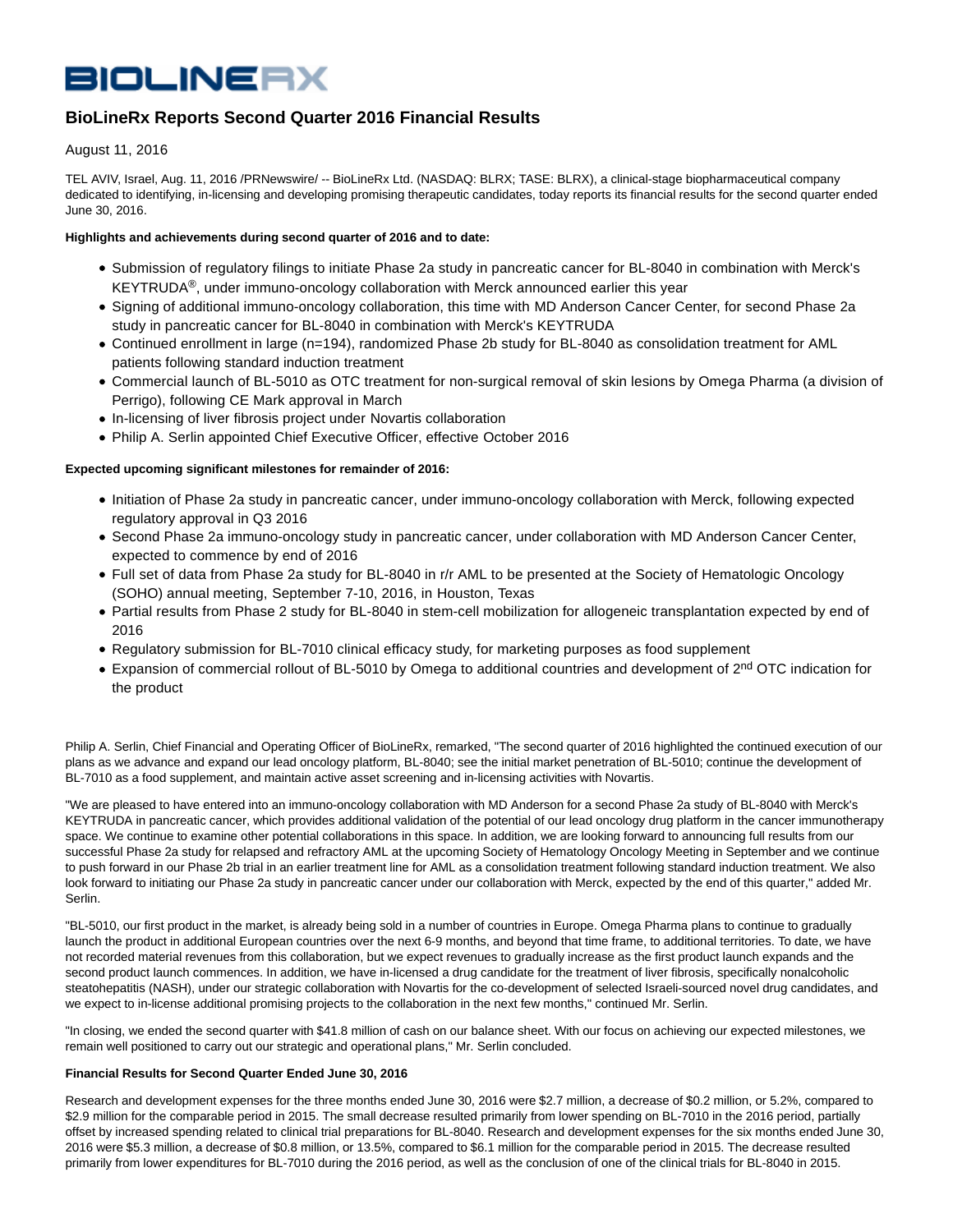Sales and marketing expenses for the three months ended June 30, 2016 were \$0.3 million, similar to the comparable period in 2015. Sales and marketing expenses for the six months ended June 30, 2016 were \$0.5 million, similar to the comparable period in 2015.

General and administrative expenses for the three months ended June 30, 2016 were \$0.9 million, a decrease of \$0.1 million, or 12.5%, compared to \$1.0 million for the comparable period in 2015. The small decrease resulted primarily from a decrease in salary-related payments and depreciation. General and administrative expenses for the six months ended June 30, 2016 were \$1.8 million, similar to the comparable period in 2015.

The Company's operating loss for the three months ended June 30, 2016 amounted to \$3.8 million, compared with an operating loss of \$4.2 million for the corresponding 2015 period. The Company's operating loss for the six months ended June 30, 2016 amounted to \$7.6 million, compared with an operating loss of \$8.5 million for the corresponding 2015 period.

Non-operating income (expenses) for the three and six months ended June 30, 2016 and 2015 primarily relate to fair-value adjustments of warrant liabilities on the Company's balance sheet. These fair-value adjustments, which were not material in the 2016 periods, are highly influenced by the Company's share price at each period end (revaluation date).

Financial income (expenses), net for the three and six months ended June 30, 2016 and 2015 primarily relate to investment income earned on bank deposits, as well as banking fees. The decrease from 2015 to 2016 reflects a lower cash balance and a continued reduction in global investment yields.

The Company's net loss for the three months ended June 30, 2016 amounted to \$3.7 million, compared with a net loss of \$4.8 million for the corresponding 2015 period. The Company's net loss for the six months ended June 30, 2016 amounted to \$7.2 million, compared with a net loss of \$9.1 million for the corresponding 2015 period.

The Company held \$41.8 million in cash, cash equivalents and short-term bank deposits as of June 30, 2016.

Net cash used in operating activities was \$7.4 million for the six months ended June 30, 2016, compared with net cash used in operating activities of \$7.1 million for the comparable period in 2015. The \$0.3 million increase in net cash used was primarily the result of a decrease in trade payables and accruals.

Net cash provided by investing activities for the six months ended June 30, 2016 was \$4.2 million, compared to net cash used in investing activities of \$17.9 million for the comparable period in 2015. The changes in cash flows from investing activities relate primarily to investments in, and maturities of, short-term bank deposits and other investments during the respective periods.

Net cash provided by financing activities for the six months ended June 30, 2016 was \$1.5 million, compared to net cash provided by financing activities of \$28.6 million for the comparable period in 2015. The decrease in cash flows from financing activities reflects the underwritten public offering which was completed in March 2015.

#### **Conference Call and Webcast Information**

BioLineRx will hold a conference call to discuss its second quarter end June 30, 2016 results today, August 11, 2016, at 10:00 a.m. EDT. To access the conference call, please dial 1-866-652-8972 from the US, or +972-3-918-0687 internationally. The call will also be available via live webcast through BioLineRx's website. A replay of the conference call will be available approximately two hours after completion of the live conference call. To access the replay, please dial 1-888-326-9310 from the US or +972-3-925-5904 internationally. The replay will be available through August 14, 2016.

#### **(Tables follow)**

#### **About BioLineRx**

BioLineRx is a clinical-stage biopharmaceutical company dedicated to identifying, in-licensing and developing promising therapeutic candidates. The Company in-licenses novel compounds, primarily from academic institutions and biotech companies based in Israel, develops them through pre-clinical and/or clinical stages, and then partners with pharmaceutical companies for advanced clinical development and/or commercialization.

BioLineRx's leading therapeutic candidates are: BL-8040, a cancer therapy platform, which has successfully completed a Phase 2a study for relapsed/refractory AML, is in the midst of a Phase 2b study as an AML consolidation treatment, and has recently initiated a Phase 2 study in stem cell mobilization for allogeneic transplantation; and BL-7010 for celiac disease and gluten sensitivity, which has successfully completed a Phase 1/2 study. In addition, BioLineRx has a strategic collaboration with Novartis for the co-development of selected Israeli-sourced novel drug candidates, and has recently signed a collaboration agreement with MSD (known as Merck in the US and Canada) to run a Phase 2a study in pancreatic cancer using the combination of BL-8040 and Merck's KEYTRUDA®.

For additional information on BioLineRx, please visit the Company's website a[t www.biolinerx.com,](http://www.biolinerx.com/) where you can review the Company's SEC filings, press releases, announcements and events. BioLineRx industry updates are also regularly updated on [Facebook,](https://www.facebook.com/BioLineRx-786986118113858/?fref=ts) [Twitter,](https://twitter.com/BioLineRx_Ltd) and [LinkedIn.](https://www.linkedin.com/company/biolinerx)

Various statements in this release concerning BioLineRx's future expectations constitute "forward-looking statements" within the meaning of the Private Securities Litigation Reform Act of 1995. These statements include words such as "may," "expects," "anticipates," "believes," and "intends," and describe opinions about future events. These forward-looking statements involve known and unknown risks and uncertainties that may cause the actual results, performance or achievements of BioLineRx to be materially different from any future results, performance or achievements expressed or implied by such forward-looking statements. Some of these risks are: changes in relationships with collaborators; the impact of competitive products and technological changes; risks relating to the development of new products; and the ability to implement technological improvements. These and other factors are more fully discussed in the "Risk Factors" section of BioLineRx's most recent annual report on Form 20-F filed with the Securities and Exchange Commission on March 10, 2016. In addition, any forward-looking statements represent BioLineRx's views only as of the date of this release and should not be relied upon as representing its views as of any subsequent date. BioLineRx does not assume any obligation to update any forwardlooking statements unless required by law.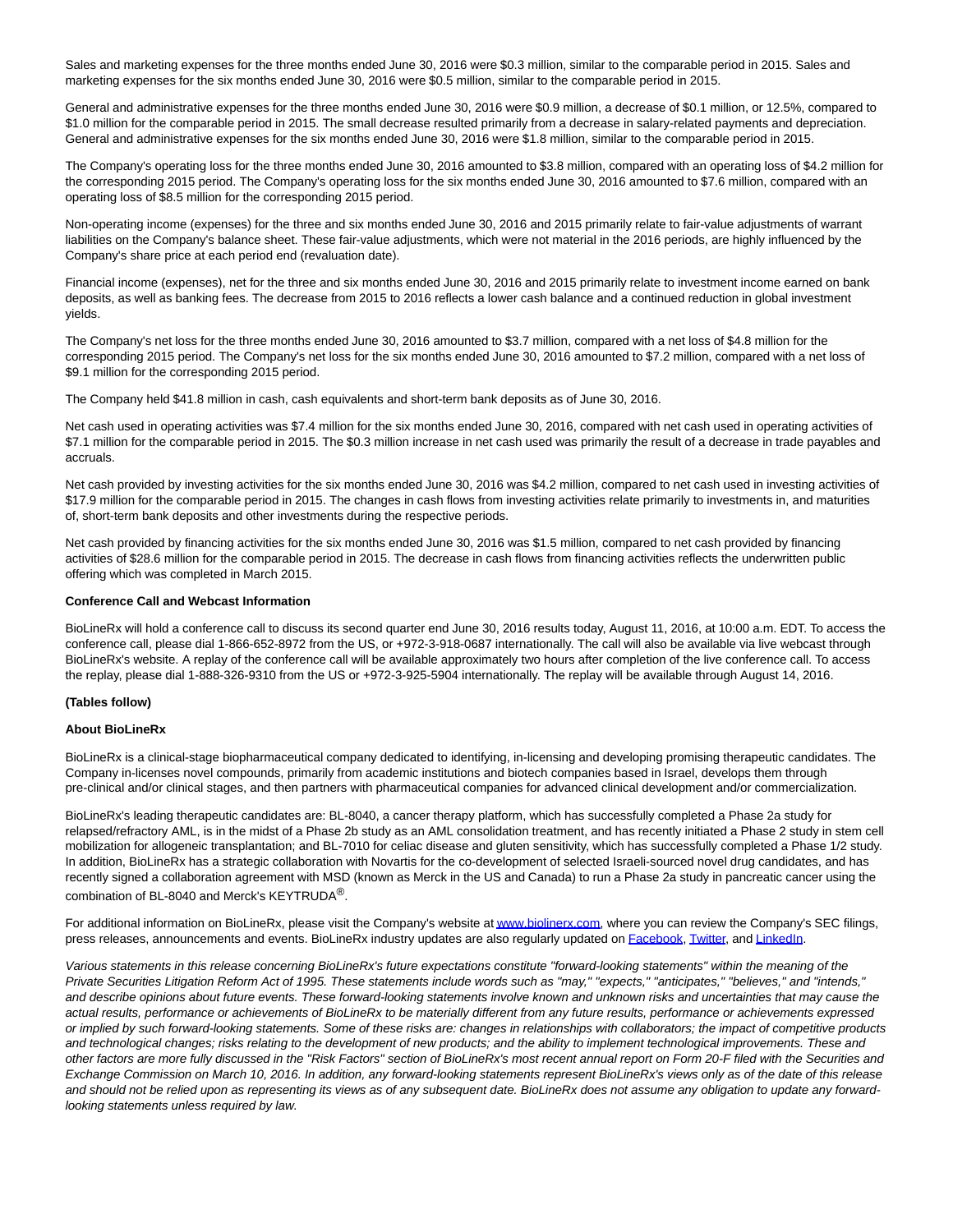#### **BioLineRx Ltd.** CONDENSED CONSOLIDATED INTERIM STATEMENTS OF FINANCIAL POSITION (UNAUDITED)

|                                                                                | December 31,<br>2015 | <b>June 30,</b><br>2016 |  |
|--------------------------------------------------------------------------------|----------------------|-------------------------|--|
|                                                                                | in USD thousands     |                         |  |
| <b>Assets</b>                                                                  |                      |                         |  |
| <b>CURRENT ASSETS</b>                                                          |                      |                         |  |
| Cash and cash equivalents                                                      | 5,544                | 3,877                   |  |
| Short-term bank deposits                                                       | 42,119               | 37,945                  |  |
| Prepaid expenses                                                               | 229                  | 324                     |  |
| Other receivables                                                              | 291                  | 548                     |  |
| Total current assets                                                           | 48,183               | 42,694                  |  |
| <b>NON-CURRENT ASSETS</b>                                                      |                      |                         |  |
| Long-term prepaid expenses                                                     | 58                   | 54                      |  |
| Property and equipment, net                                                    | 2,909                | 2,770                   |  |
| Intangible assets, net                                                         | 152                  | 162                     |  |
| Total non-current assets                                                       | 3,119                | 2,986                   |  |
| <b>Total assets</b>                                                            | 51,302               | 45,680                  |  |
| <b>Liabilities and equity</b><br><b>CURRENT LIABILITIES</b>                    |                      |                         |  |
| Current maturities of long-term bank loan                                      | 93                   | 93                      |  |
| Accounts payable and accruals:                                                 |                      |                         |  |
| Trade                                                                          | 1,910                | 1,732                   |  |
| Other                                                                          | 1,137                | 980                     |  |
| Total current liabilities                                                      | 3,140                | 2,805                   |  |
| <b>NON-CURRENT LIABILITIES</b>                                                 |                      |                         |  |
| Long-term bank loan, net of current maturities                                 | 344                  | 296                     |  |
| Warrants                                                                       | 208                  | 15                      |  |
| Total non-current liabilities<br><b>COMMITMENTS AND CONTINGENT LIABILITIES</b> | 552                  | 311                     |  |
|                                                                                |                      |                         |  |
| <b>Total liabilities</b>                                                       | 3,692                | 3,116                   |  |
| <b>EQUITY</b>                                                                  |                      |                         |  |
| Ordinary shares                                                                | 1,455                | 1,459                   |  |
| Share premium                                                                  | 196,201              | 197,858                 |  |
| Other comprehensive loss                                                       | (1, 416)             | (1, 416)                |  |
| Capital reserve                                                                | 10,735               | 11,251                  |  |
| Accumulated deficit                                                            | (159, 365)           | (166, 588)              |  |
| Total equity                                                                   | 47,610               | 42,564                  |  |
| <b>Total liabilities and equity</b>                                            | 51,302               | 45,680                  |  |

## **BioLineRx Ltd.** CONDENSED CONSOLIDATED INTERIM STATEMENTS OF COMPREHENSIVE LOSS (UNAUDITED)

|                                               | Three months ended June 30. Six months ended June 30, |         |                  |          |
|-----------------------------------------------|-------------------------------------------------------|---------|------------------|----------|
|                                               | 2015                                                  | 2016    | 2015             | 2016     |
|                                               | in USD thousands                                      |         | in USD thousands |          |
| <b>RESEARCH AND DEVELOPMENT EXPENSES. NET</b> | (2,891)                                               | (2,740) | (6, 102)         | (5,279)  |
| <b>SALES AND MARKETING EXPENSES</b>           | (299)                                                 | (272)   | (559)            | (520)    |
| <b>GENERAL AND ADMINISTRATIVE EXPENSES</b>    | (976)                                                 | (854)   | (1,832)          | (1, 843) |
| <b>OPERATING LOSS</b>                         | (4, 166)                                              | (3,866) | (8, 493)         | (7,642)  |
| <b>NON-OPERATING INCOME (EXPENSES), NET</b>   | (847)                                                 | 48      | (887)            | 196      |
| <b>FINANCIAL INCOME</b>                       | 205                                                   | 88      | 278              | 232      |
| <b>FINANCIAL EXPENSES</b>                     | (2)                                                   | (5)     | (19)             | (9)      |
| <b>NET LOSS AND COMPREHENSIVE LOSS</b>        | (4, 810)                                              | (3,735) | (9, 121)         | (7, 223) |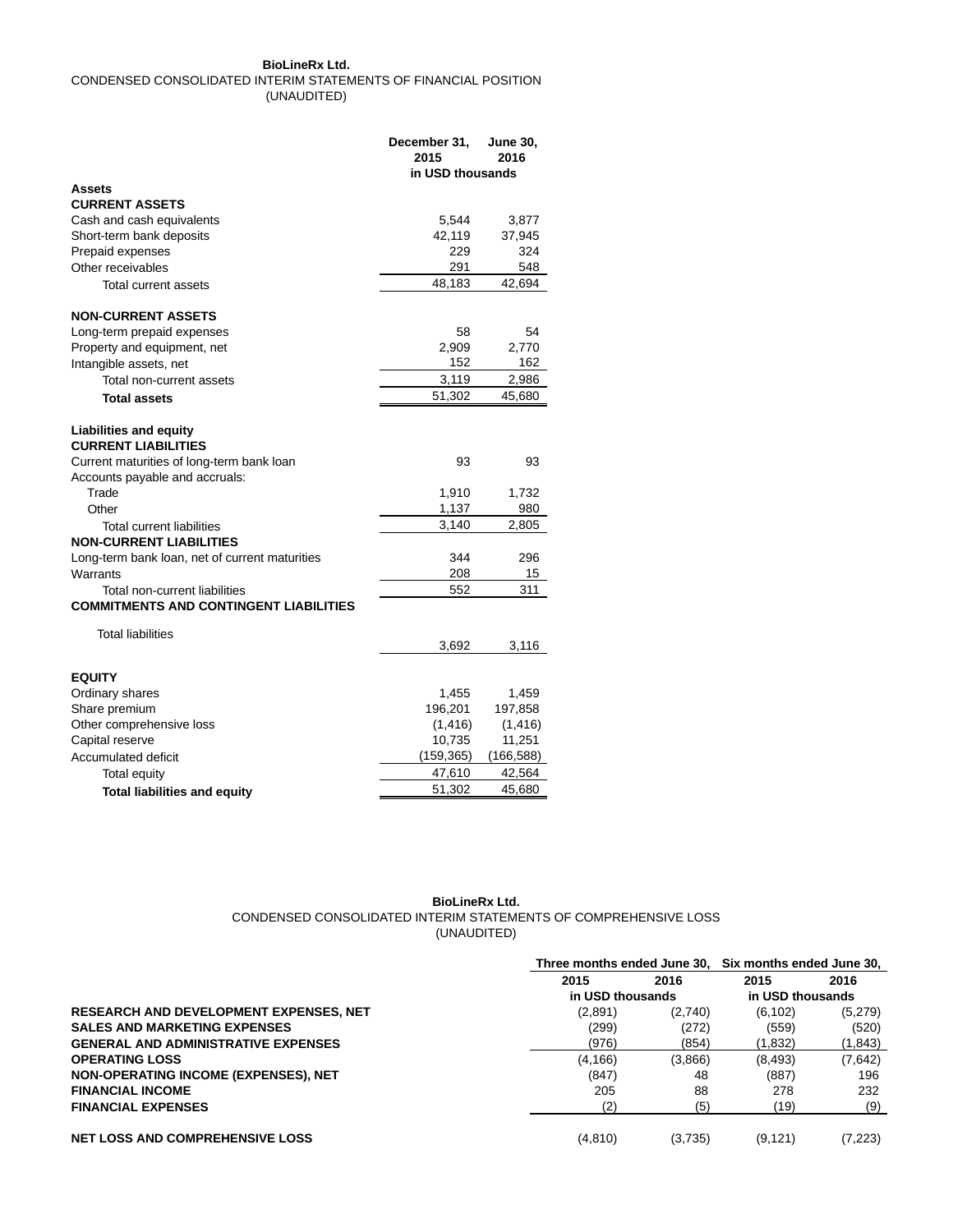|                                                          | in USD     |            | in USD     |            |
|----------------------------------------------------------|------------|------------|------------|------------|
| <b>LOSS PER ORDINARY SHARE - BASIC AND DILUTED</b>       | (0.09)     | (0.07)     | (0.19)     | (0.13)     |
| WEIGHTED AVERAGE NUMBER OF SHARES USED IN CALCULATION OF |            |            |            |            |
| <b>LOSS PER ORDINARY SHARE</b>                           | 53.562.019 | 56.423.601 | 48.095.879 | 55.651.371 |

## **BioLineRx Ltd.** CONDENSED INTERIM STATEMENTS OF CHANGES IN EQUITY (UNAUDITED)

|                                                    |          |              | Other            |         |                |           |
|----------------------------------------------------|----------|--------------|------------------|---------|----------------|-----------|
|                                                    | Ordinary | <b>Share</b> | comprehensive    | Capital | Accumulated    |           |
|                                                    | shares   | premium      | loss             | reserve | deficit        | Total     |
|                                                    |          |              | in USD thousands |         |                |           |
| <b>BALANCE AT JANUARY 1, 2015</b>                  | 1.055    | 167.331      | (1.416)          | 9,800   | (144.965)      | 31,805    |
| <b>CHANGES FOR SIX MONTHS ENDED JUNE 30, 2015:</b> |          |              |                  |         |                |           |
| Issuance of share capital, net                     | 393      | 28.252       |                  | -       |                | $-28.645$ |
| Share-based compensation                           |          |              |                  | 487     | $\blacksquare$ | 487       |
| Comprehensive loss for the period                  |          |              |                  | -       | (9.121)        | (9, 121)  |
| <b>BALANCE AT JUNE 30, 2015</b>                    | .448     | 195.583      | (1.416)          | 10.287  | (154,086)      | 51,816    |

|                                                    |          |                          | Other            |                |                          |          |
|----------------------------------------------------|----------|--------------------------|------------------|----------------|--------------------------|----------|
|                                                    | Ordinary | <b>Share</b>             | comprehensive    | Capital        | Accumulated              |          |
|                                                    | shares   | premium                  | loss             | reserve        | deficit                  | Total    |
|                                                    |          |                          | in USD thousands |                |                          |          |
| <b>BALANCE AT JANUARY 1, 2016</b>                  | 1.455    | 196.201                  | (1, 416)         | 10.735         | (159.365)                | 47.610   |
| <b>CHANGES FOR SIX MONTHS ENDED JUNE 30, 2016:</b> |          |                          |                  |                |                          |          |
| Issuance of share capital, net                     | 4        | 1.591                    |                  |                | $\overline{\phantom{0}}$ | 1,595    |
| Employee stock options forfeited and expired       |          | 66                       |                  | (66)           | $\,$                     |          |
| Share-based compensation                           |          | $\blacksquare$           |                  | 582            | $\,$                     | 582      |
| Comprehensive loss for the period                  |          | $\overline{\phantom{a}}$ |                  | $\blacksquare$ | (7.223)                  | (7, 223) |
| <b>BALANCE AT JUNE 30, 2016</b>                    | 1,459    | 197,858                  | (1,416)          | 11,251         | (166,588)                | 42,564   |

## **BioLineRx Ltd.** CONDENSED CONSOLIDATED INTERIM CASH FLOW STATEMENTS (UNAUDITED)

|                                                                                               | Six months ended June 30, |           |  |
|-----------------------------------------------------------------------------------------------|---------------------------|-----------|--|
|                                                                                               | 2015                      | 2016      |  |
|                                                                                               | in USD thousands          |           |  |
| <b>CASH FLOWS - OPERATING ACTIVITIES</b>                                                      |                           |           |  |
| Comprehensive loss for the period                                                             | (9, 121)                  | (7,223)   |  |
| Adjustments required to reflect net cash used in operating activities<br>(see appendix below) | 1,976                     | (223)     |  |
| Net cash used in operating activities                                                         | (7, 145)                  | (7,446)   |  |
| <b>CASH FLOWS - INVESTING ACTIVITIES</b>                                                      |                           |           |  |
| Investments in short-term deposits                                                            | (39, 184)                 | (19, 804) |  |
| Maturities of short-term deposits                                                             | 22,738                    | 24,182    |  |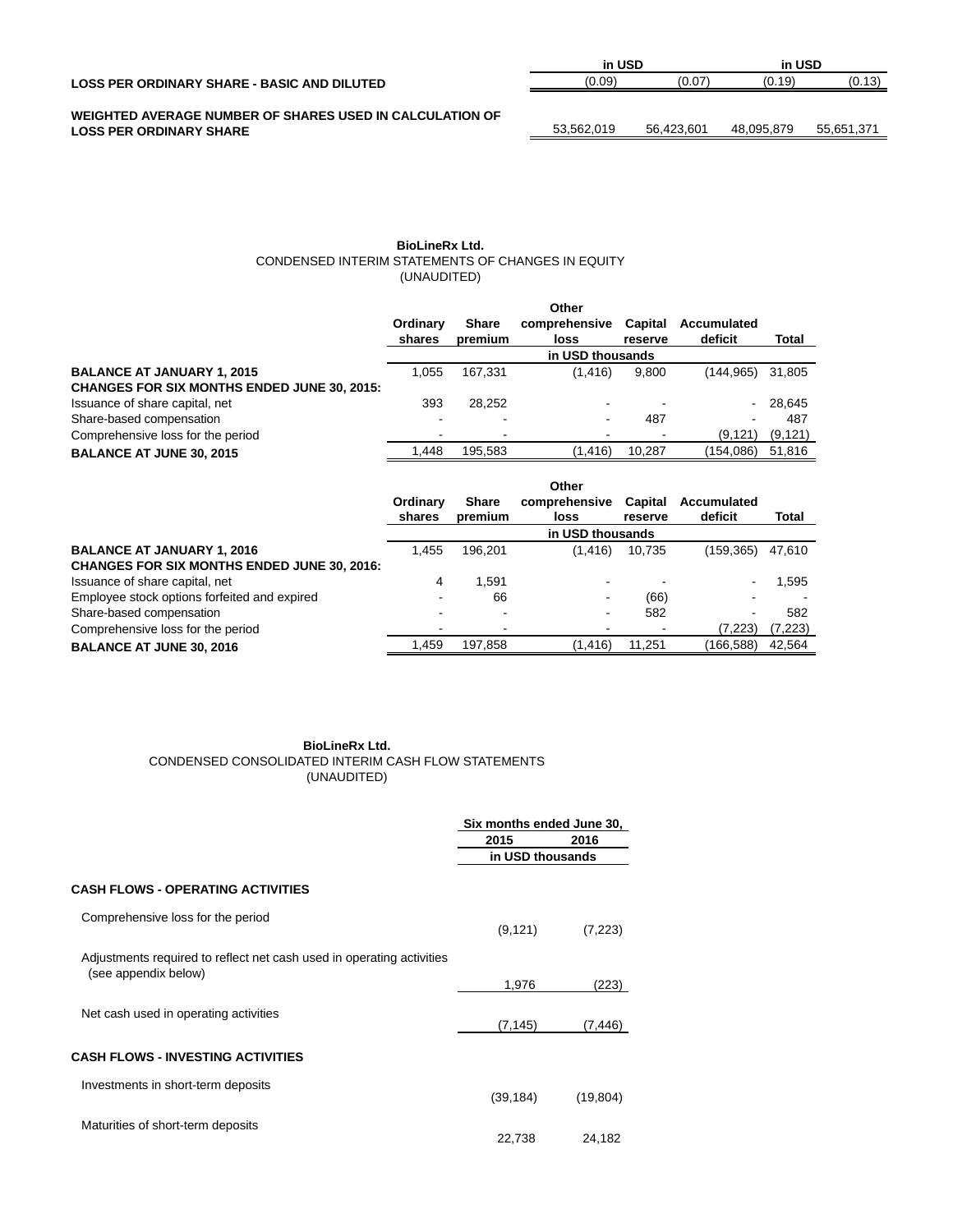| Maturities of restricted deposits                                                                | 166      |         |
|--------------------------------------------------------------------------------------------------|----------|---------|
| Purchase of property and equipment                                                               | (1,586)  | (164)   |
| Purchase of intangible assets                                                                    | (7)      | (24)    |
| Net cash provided by (used in) investing activities                                              | (17,873) | 4,190   |
| <b>CASH FLOWS - FINANCING ACTIVITIES</b>                                                         |          |         |
| Issuances of share capital, net                                                                  | 28,645   | 1,595   |
| Repayments of bank loan                                                                          |          | (48)    |
| Net cash provided by financing activities                                                        | 28,645   | 1,547   |
| INCREASE (DECREASE) IN CASH AND CASH EQUIVALENTS<br><b>CASH AND CASH EQUIVALENTS – BEGINNING</b> | 3,627    | (1,709) |
| OF PERIOD                                                                                        | 5,790    | 5,544   |
| <b>EXCHANGE DIFFERENCES ON CASH AND CASH EQUIVALENTS</b>                                         | (13)     | 42      |
| CASH AND CASH EQUIVALENTS - END OF PERIOD                                                        | 9,404    | 3,877   |

## **BioLineRx Ltd.** APPENDIX TO CONDENSED CONSOLIDATED INTERIM CASH FLOW STATEMENTS (UNAUDITED)

876 (263)

## **Adjustments required to reflect net cash used in operating activities:**

## **Income and expenses not involving cash flows:**

| Depreciation and amortization                                 | 195          | 245          |
|---------------------------------------------------------------|--------------|--------------|
| Long-term prepaid expenses                                    | (8)          | 4            |
| Interest and exchange rate differences on short-term deposits | (49)         | (204)        |
| Share-based compensation                                      | 487          | 582          |
| Exchange differences on cash and cash equivalents             | 13           | (42)         |
| Loss (gain) on adjustment of warrants to fair value           | 887<br>1,525 | (193)<br>392 |
| Changes in operating asset and liability items:               |              |              |
| Increase in prepaid expenses and other receivables            | (425)        | (352)        |
| Increase (decrease) in accounts payable and accruals          | $\sim$       | (0.00)       |